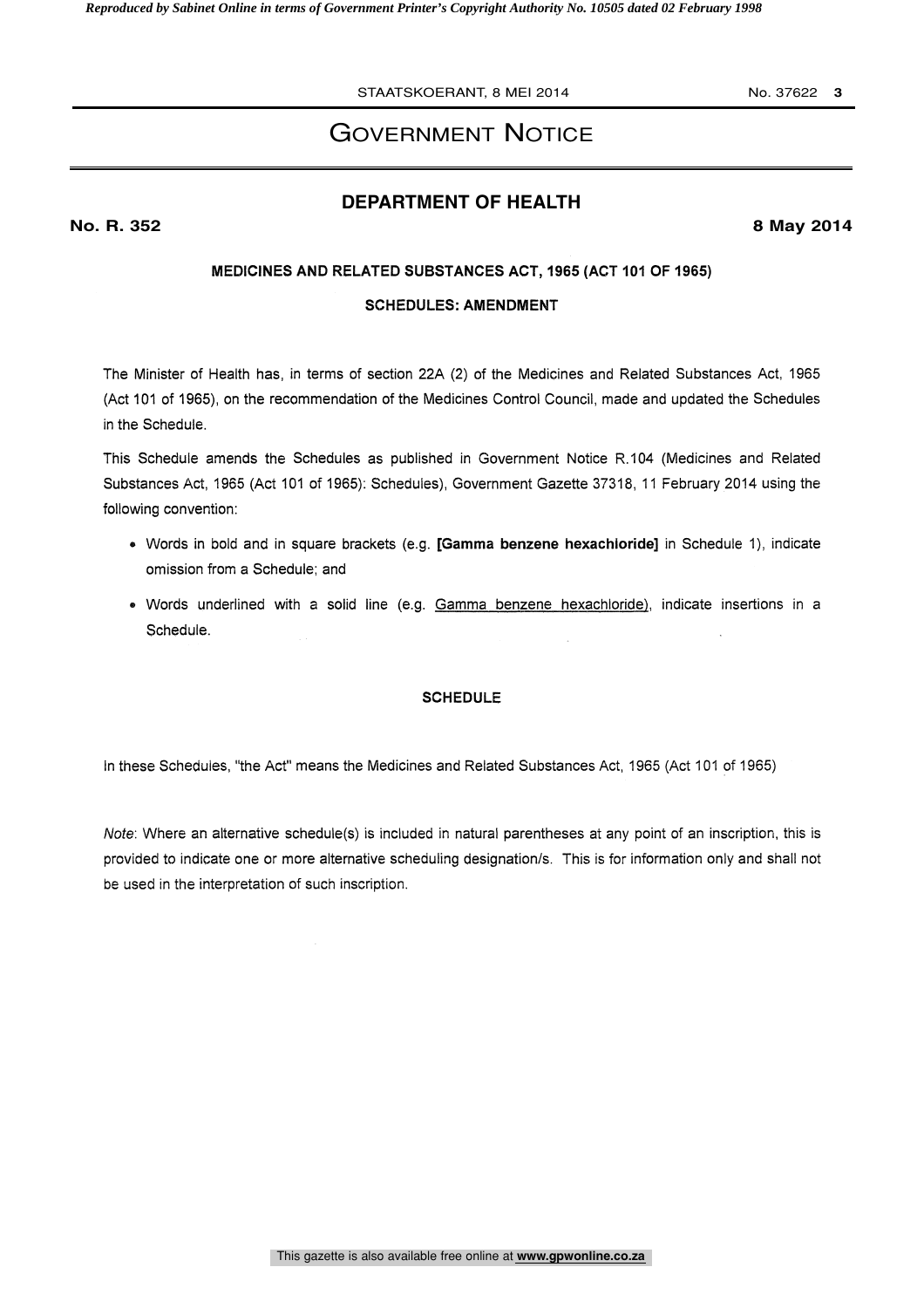#### **4** No. 37622 GOVERNMENT GAZETTE, 8 MAY 2014

Schedule 1

## SCHEDULE 1

- a. All substances referred to in this Schedule are excluded when specifically packed, labelled, sold and used for  $-$ 
	- (i) industrial purposes including the manufacture or compounding of consumer items or products which have no pharmacological action or medicinal purpose; and
	- (ii) analytical laboratory purposes.
- b. All preparations of substances or mixtures of such substances containing or purporting to contain any substance referred to in this Schedule and includes the following:
	- (I) The salts and esters of such substances, where the existence of such salts and esters is possible; and
	- (ii) all preparations and mixtures of such substances where such preparations and mixtures are not expressly excluded.
- c. In terms of section  $22A(4)(a)(v)$  of the Act, a practitioner, nurse or a person registered under the Health Professions Act, 1974 (Act 56 of 1974) other than a medical practitioner or dentist may prescribe and supply, only within his/her scope of practice and subject to the indication for use of such substances and medicines and to the conditions determined by the Medicines Control Council, to patients under his/her care, the Schedule 1 substances and medicines provided for in the Annexures to this Schedule published in the Gazette in terms of the Act.

Ephedrine, preparations and mixtures intended for application to the skin, eyes, ears and nares and containing 1 percent or less of ephedrine, and not intended for export. (S2; S6)

#### Loratidine,

## [Lactobacillus bulgaricus,

- a. in pharmaceutical preparations and mixtures containing  $\geq 1 \times 10^9$  cfu probiotics per dosage unit with medicinal claim(s);
- b. except in pharmaceutical preparations and mixtures containing  $\geq 1 \times 10^9$  cfu per dosage unit with the general health claim:

"When ingested on a regular basis, probiotics should improve or normalise the microbial balance in the human intestines and thereby improve the functioning of the digestive tract/gut"; (SO)

c. except for use in ready-to-drink single serving infant formula sold in liquid form, in terms of the provisions of the Foodstuffs, Cosmetic and Disinfectant Act, 1974 (Act 56 of 1974) containing no less than 1 x 10 $^8$  cfu probiotics per daily serving, provided no medicinal or general health claim is made.]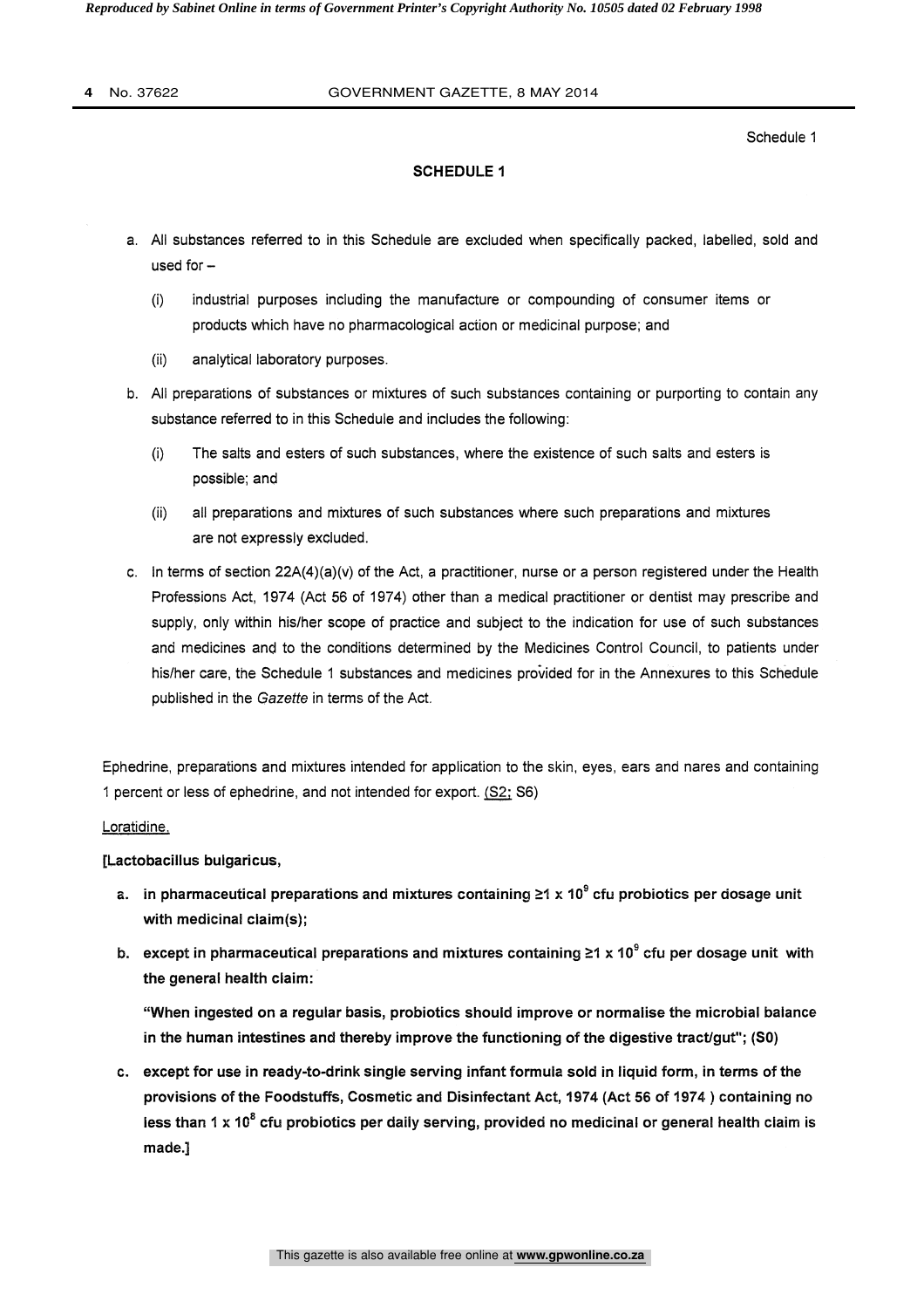Schedule 1

[Streptococcus thermophilus,

- a. in pharmaceutical preparations and mixtures containing  $\geq 1 \times 10^9$  cfu probiotics per dosage unit with medicinal claim(s);
- b. except in pharmaceutical preparations and mixtures containing  $\geq 1 \times 10^9$  cfu per dosage unit with the general health claim:

"When ingested on a regular basis, probiotics should improve or normalise the microbial balance in the human intestines and thereby improve the functioning of the digestive tract/gut"; (S0)

c. except for use in ready-to-drink single serving infant formula sold in liquid form, in terms of the provisions of the Foodstuffs, Cosmetic and Disinfectant Act, 1974 (Act 56 of 1974) containing no less than 1 x  $10^8$  cfu probiotics per daily serving, provided no medicinal or general health claim is made.]

- END SCHEDULE 1 -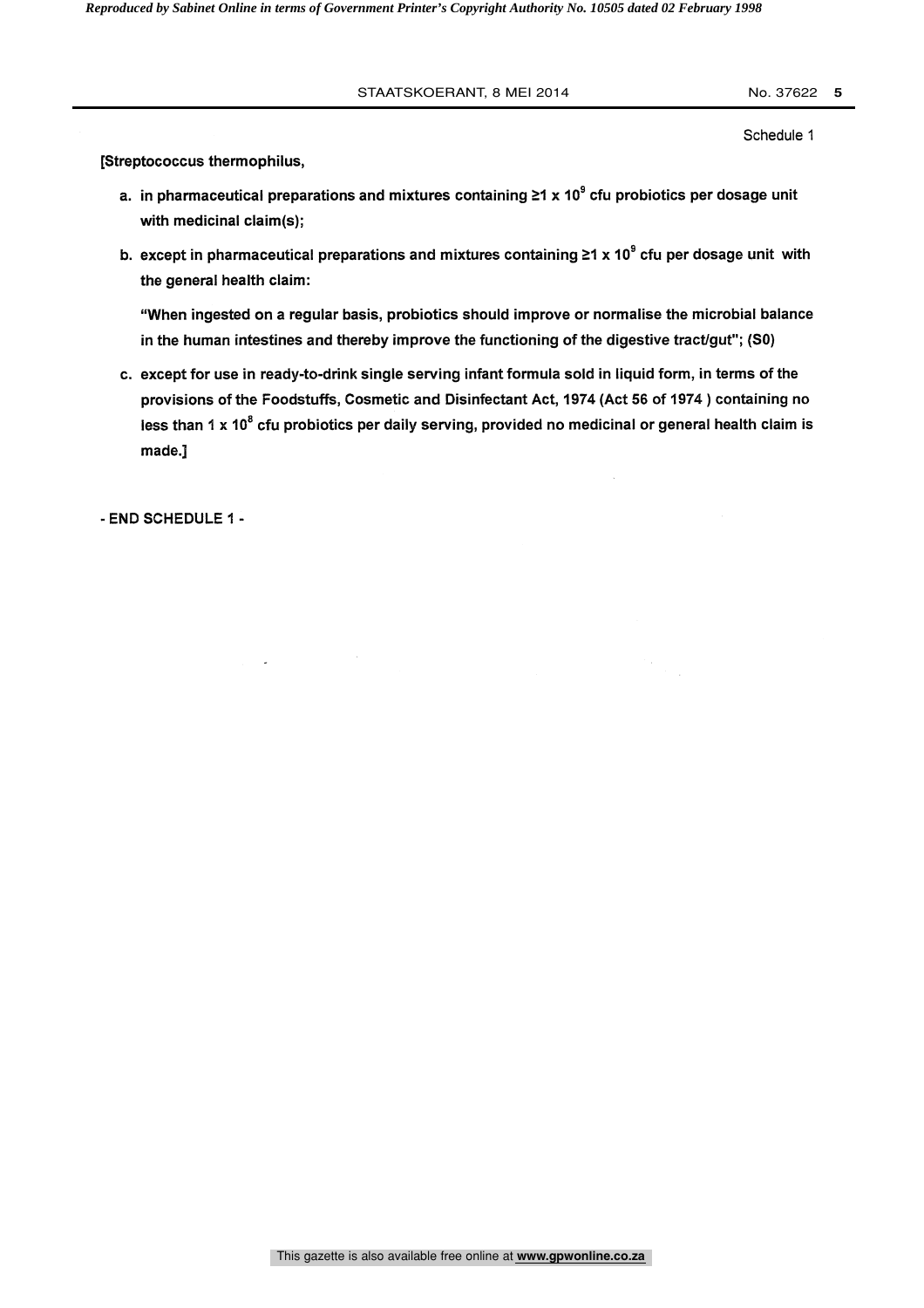*Reproduced by Sabinet Online in terms of Government Printer's Copyright Authority No. 10505 dated 02 February 1998* 

#### **6** No. 37622 GOVERNMENT GAZETTE, 8 MAY 2014

Schedule 2

## SCHEDULE 2

- a. All substances referred to in this Schedule are excluded when specifically packed, labelled, sold and used for  $-$ 
	- (I) industrial purposes including the manufacture or compounding of consumer items or products which have no pharmacological action or medicinal purpose; and
	- (ii) analytical laboratory purposes.
- b. All preparations of substances or mixtures of such substances containing or purporting to contain any substance referred to in this Schedule and includes the following:
	- (i) The salts and esters of such substances, where the existence of such salts and esters is possible; and
	- (ii) all preparations and mixtures of such substances where such preparations and mixtures are not expressly excluded.
- c. In terms of section 22A(5)(f) of the Act, a practitioner, nurse or a person registered under the Health Professions Act, 1974 (Act 56 of 1974) other than a medical practitioner or dentist may prescribe and supply, only within their scope of practice and subject to the indication for use of such substances and medicines and to the conditions determined by the Medicines Control Council, to patients under his/her care, the Schedule 2 substances and medicines provided for in the Annexures to this Schedule published in the Gazette in terms of the Act.

Ephedrine, contained in products registered in terms of the Act, and not intended for export,

- a. oral preparations and mixtures containing not more than 30 milligrams of ephedrine per dose, when in combination with another pharmacologically active substance and intended for the symptomatic relief of colds and flu, subject to a maximum pack size of 720 milligrams and limited to one pack per customer; (S6)
- b. except preparations and mixtures intended for application to the skin, eyes, ears and nares and containing 1 percent or less of ephedrine. (S1)

## Estradiol,

- a. when intended for human vaginal use;
- b. except when intended for oral contraception; (S3)
- c. except when intended for hormone replacement therapy. (S4)

## [Retapamulin, when intended for topical application to the skin, nares and external ear. (S4)]

- END SCHEDULE 2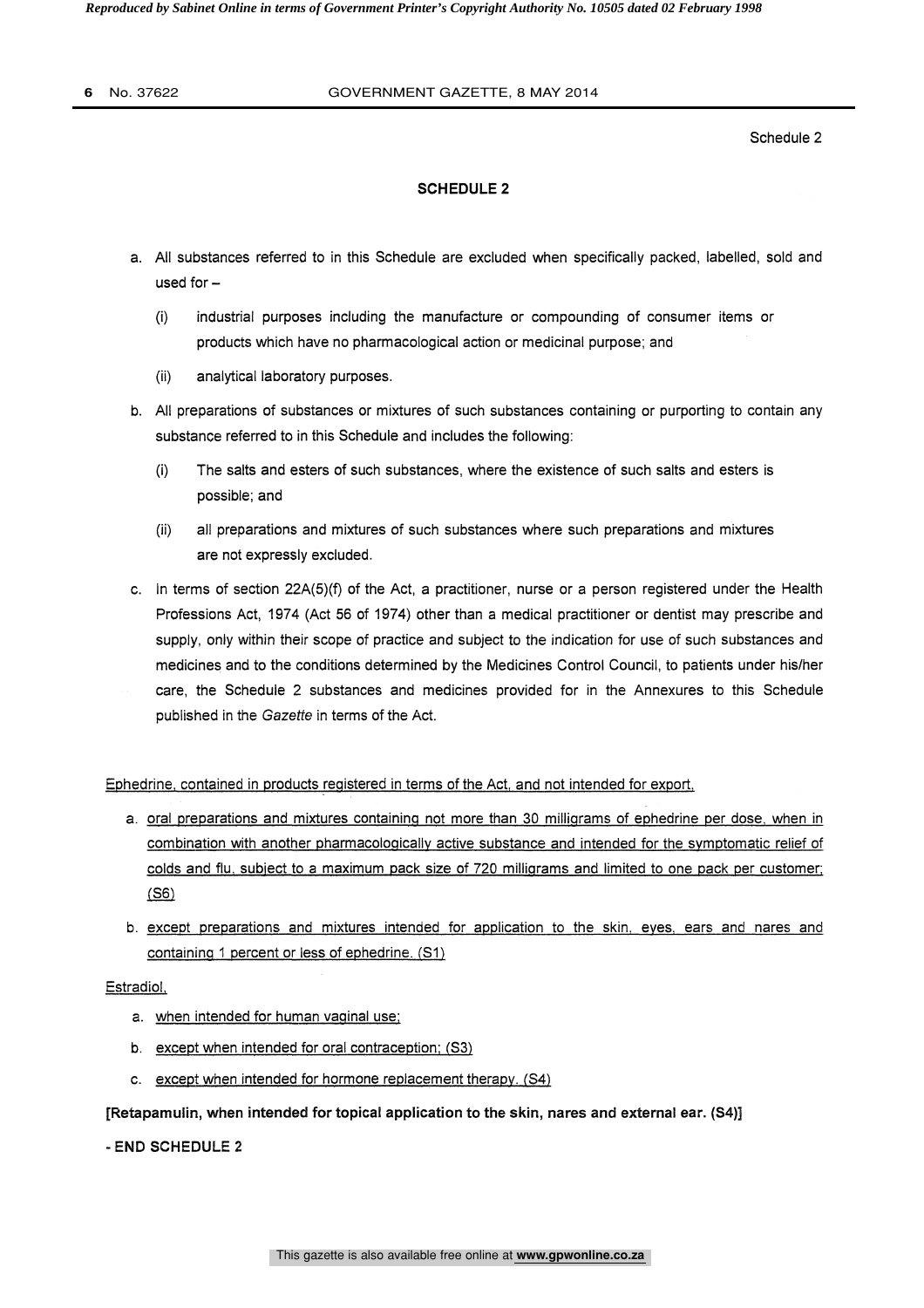Schedule 3

## SCHEDULE 3

- a. All substances referred to in this Schedule are excluded when specifically packed, labelled, sold and used for  $-$ 
	- (I) industrial purposes including the manufacture or compounding of consumer items or products which have no pharmacological action or medicinal purpose; and
	- (ii) analytical laboratory purposes.
- b. All preparations of substances or mixtures of such substances containing or purporting to contain any substance referred to in this Schedule and includes the following:
	- (i) The salts and esters of such substances, where the existence of such salts and esters is possible; and
	- (ii) all preparations and mixtures of such substances where such preparations and mixtures are not expressly excluded.
- c. In terms of section 22A(5)(f) of the Act, a practitioner, nurse or a person registered under the Health Professions Act, 1974 (Act 56 of 1974) other than a medical practitioner or dentist may prescribe and supply, only within his/her scope of practice and subject to the indication for use of such substances and medicines and to the conditions determined by the Medicines Control Council, to patients under his/her care, the Schedule 3 substances and medicines provided for in the Annexures to this Schedule published in the Gazette in terms of the Act.

Estradiol,

- a. when intended for oral contraception;
- b. except when intended for human vaginal use; (S2)
- c. except when intended for hormone replacement therapy. (S4)

Gelatine succinvlated.

Mirabegron.

- END SCHEDULE 3 -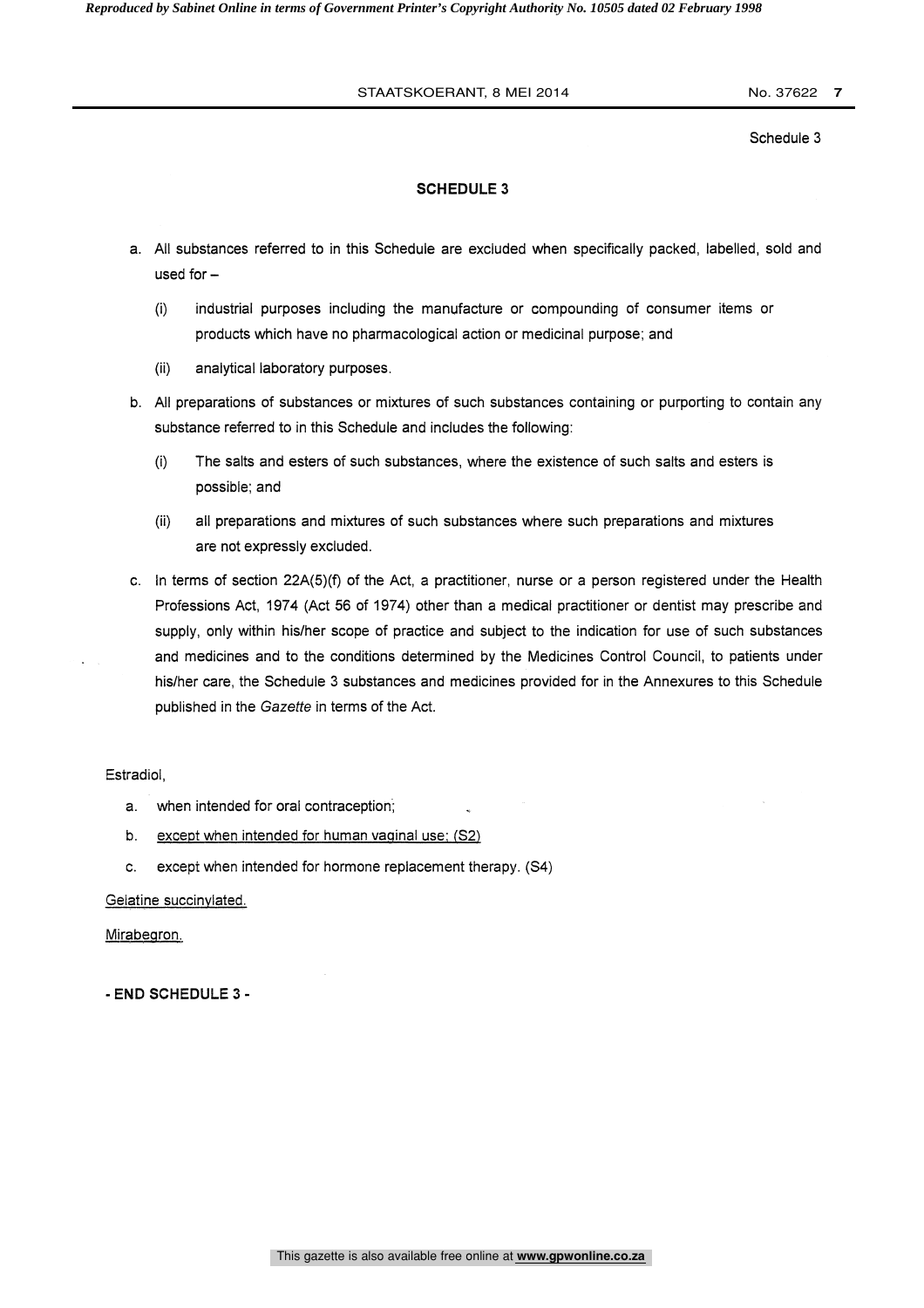#### **8** No. 37622 GOVERNMENT GAZETTE, 8 MAY 2014

Schedule 4

#### SCHEDULE 4

- a. All substances referred to in this Schedule are excluded when specifically packed, labelled, sold and used for  $-$ 
	- (I) industrial purposes including the manufacture or compounding of consumer items or products which have no pharmacological action or medicinal purpose; and
	- (ii) analytical laboratory purposes.
- b. All preparations of substances or mixtures of such substances containing or purporting to contain any substance referred to in this Schedule and includes the following:
	- (i) The salts and esters of such substances, where the existence of such salts and esters is possible; and
	- (ii) all preparations and mixtures of such substances where such preparations and mixtures are not expressly excluded.
- c. In terms of section 22A(5)(f) of the Act, a practitioner, nurse or a person registered under the Health Professions Act, 1974 (Act 56 of 1974) other than a medical practitioner or dentist may prescribe and supply, only within his/her scope of practice and subject to the indication for use of such substances and medicines and to the conditions determined by the Medicines Control Council, to patients under his/her care, the Schedule 4 substances and medicines provided for in the Annexures to this Schedule published in the Gazette in terms of the Act.

Afatinib.

Certoparin.

Crizotinib.

Dapaglifiozin.

Estradiol,

- a. when intended for hormone replacement therapy;
- b. except when intended for human vaginal use; (S2)
- e. except when intended for oral contraception. (S3)

## Fampridine.

## Lenalidomide.

Radiopharmaceuticals, being radioactive compounds and radio-active labelled compounds when used for diagnostic or therapeutic purposes, unless listed elsewhere in the Schedules, and including the following radioisotopes: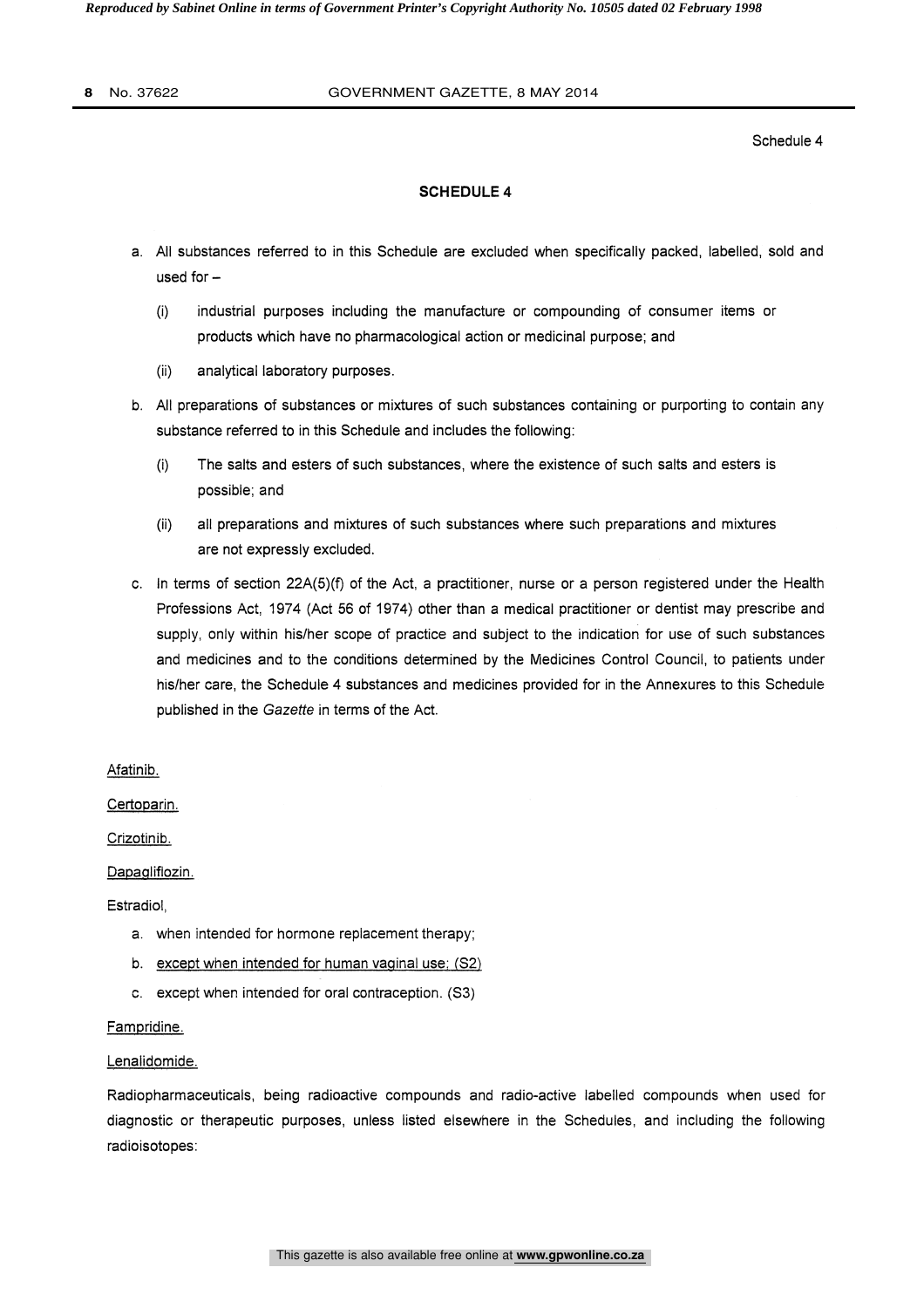Schedule 4

(viii) Radium  $-223$ ;

Retapamulin.[except when intended for topical application to the epidermis, nares and external ear. (S2)] Telaprevir.

Vismodegib.

- END SCHEDULE 4-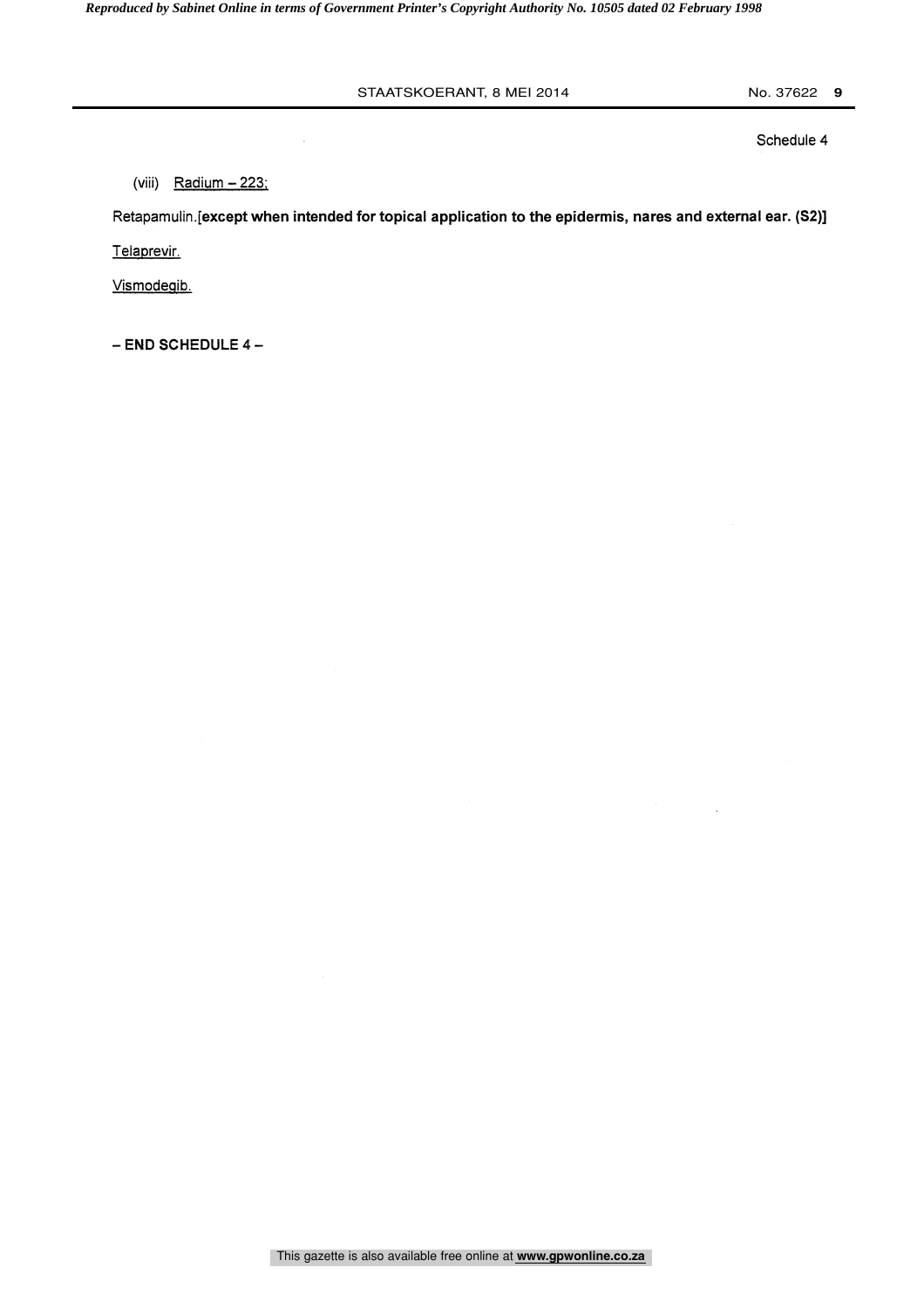*Reproduced by Sabinet Online in terms of Government Printer's Copyright Authority No. 10505 dated 02 February 1998* 

#### **10** No. 37622 GOVERNMENT GAZETTE, 8 MAY 2014

Schedule 6

#### SCHEDULE 6

- a. All preparations or mixtures of such substances containing or purporting to contain substances that is chemically related and incorporates a structural fragment into its structure that is similar to the structure of a listed substance and /or exhibits pharmacodynamic properties similar to the listed substance referred to in this Schedule include the following (unless expressly excluded or unless listed in another Schedule):
	- (i) the isomers of such substances, where the existence of such isomers is possible within the chemical designation;
	- (ii) the esters and ethers of such substances and of the isomers referred to in (i) as well as the isomers of such esters and ethers, where the existence of isomers of such esters or ethers is possible;
	- (iii) the salts of such substances and of the isomers referred to in (i), as well as the salts of the esters, ethers and isomers referred to in (ii), where the existence of such salts is possible;
	- (iv) the isomers of any of the salts referred to in (iii), where the existence of such isomers is possible;
	- (v) all preparations and mixtures of any of the above.
	- (vi) all homologues of listed substances (being any chemically related substances that incorporate a structural fragment into their structures that is similar to the structure of a listed substance and/or exhibit pharmacodynamic properties similar to the listed substance in the schedules), unless listed separately in the Schedules.
- b. In terms of Section 22A(5)(f) of the Act, a practitioner, nurse or a person registered under the Health Professions Act, 1974, other than a medical practitioner or dentist, may prescribe and supply, only within his/her scope of practice and subject to the indication for use of such substances and medicines and to the conditions determined by the Medicines Control Council, to patients under his/her care, the Schedule 6 substances and medicines provided for in the Annexures to this Schedule published in the Gazette in terms of the Act.

#### Ephedrine,

except products registered in terms of the Act, not intended for export, and being oral preparations and mixtures containing not more than 30 milligrams of ephedrine per dose, when in combination with another pharmacologically active substance and intended for the symptomatic relief of colds and flu, subject to a maximum pack size of 720 milligrams and limited to one pack per customer; (S2)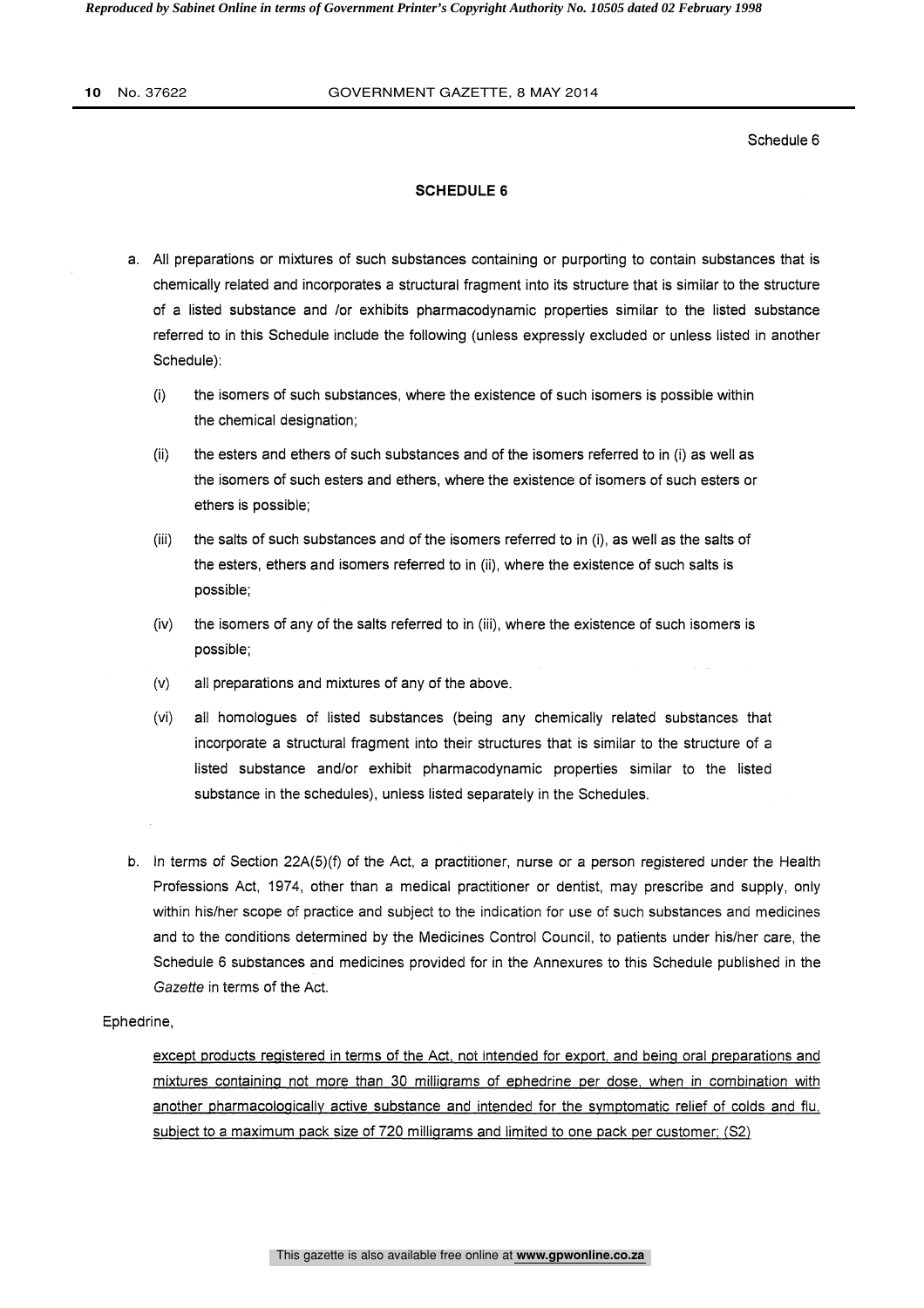Schedule 6

a. except preparations and mixtures intended for application to the skin, eyes, ears and nares and containing 1 percent or less of ephedrine. (S1)

[Phenylbutazone and its derivatives.]

- END SCHEDULE 6-